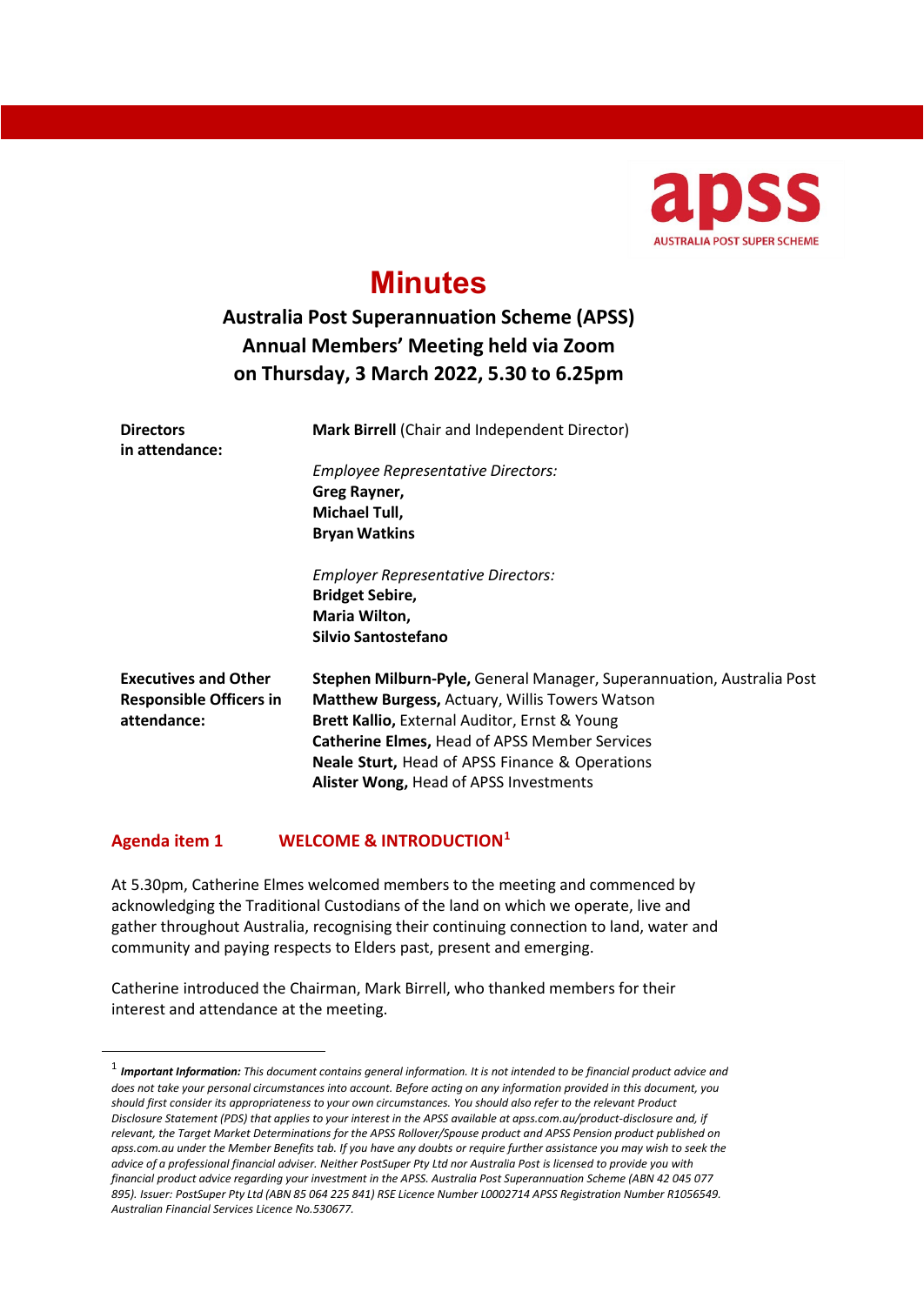The Chairman introduced the other Directors on the Board of PostSuper Pty Ltd (the *APSS Trustee*) as trustee of the APSS, the Scheme Actuary, the Scheme Auditor and the General Manager, Superannuation, who were all in attendance.

The Chairman outlined the agenda and explained that, following his remarks and update on the APSS' merger plans, there would be a report presented by the General Manager, Superannuation, Stephen Milburn-Pyle, including an investment update and outlook, followed by a member question and answer session.

#### **Agenda item 2 REPORT BY MARK BIRRELL, CHAIRMAN OF THE APSS TRUSTEE**

The Chairman's report included information on the following:

- the historically high investment returns achieved in the 2020/21 financial year, which had boosted the overall value of members' savings as the global economy emerged from the 2020 pandemic-related recession;
- the timeline from March 2021, when the APSS Trustee announced that it had entered a non-binding agreement with Sunsuper to explore a merger, noting that members had been kept regularly updated via the APSS website and that the anticipated merger between Sunsuper and QSuper had occurred on 28 February 2022, creating the nation's second-largest superannuation fund, named Australian Retirement Trust;
- confirmation that the APSS Trustee had formally decided to merge the APSS with Australian Retirement Trust, setting a merger date of 30 April 2022, following a thorough and careful review, which firmly established that proceeding with the merger would be in members' best financial interests;
- the positive features of the merger for APSS members, which include:
	- the continuation of APSS employer-funded defined benefits for APSS members employed by Australia Post (employee members);
	- that Australia Post would also continue to pay administration costs and the costs of providing death and disablement cover for eligible employee members;
	- that member savings balances in each of the four APSS investment options, High Growth, Balanced, Conservative and Cash would be matched to the equivalent investment option in Australian Retirement Trust;
	- that, through its large scale, Australian Retirement Trust would be able to offer all APSS members a wider range of investment options, access to more services and advice and greater flexibility to manage their super;
	- that administration fees for non-employee members would be about the same immediately after the transition to Australian Retirement Trust but were due to be reduced from 1 July 2022;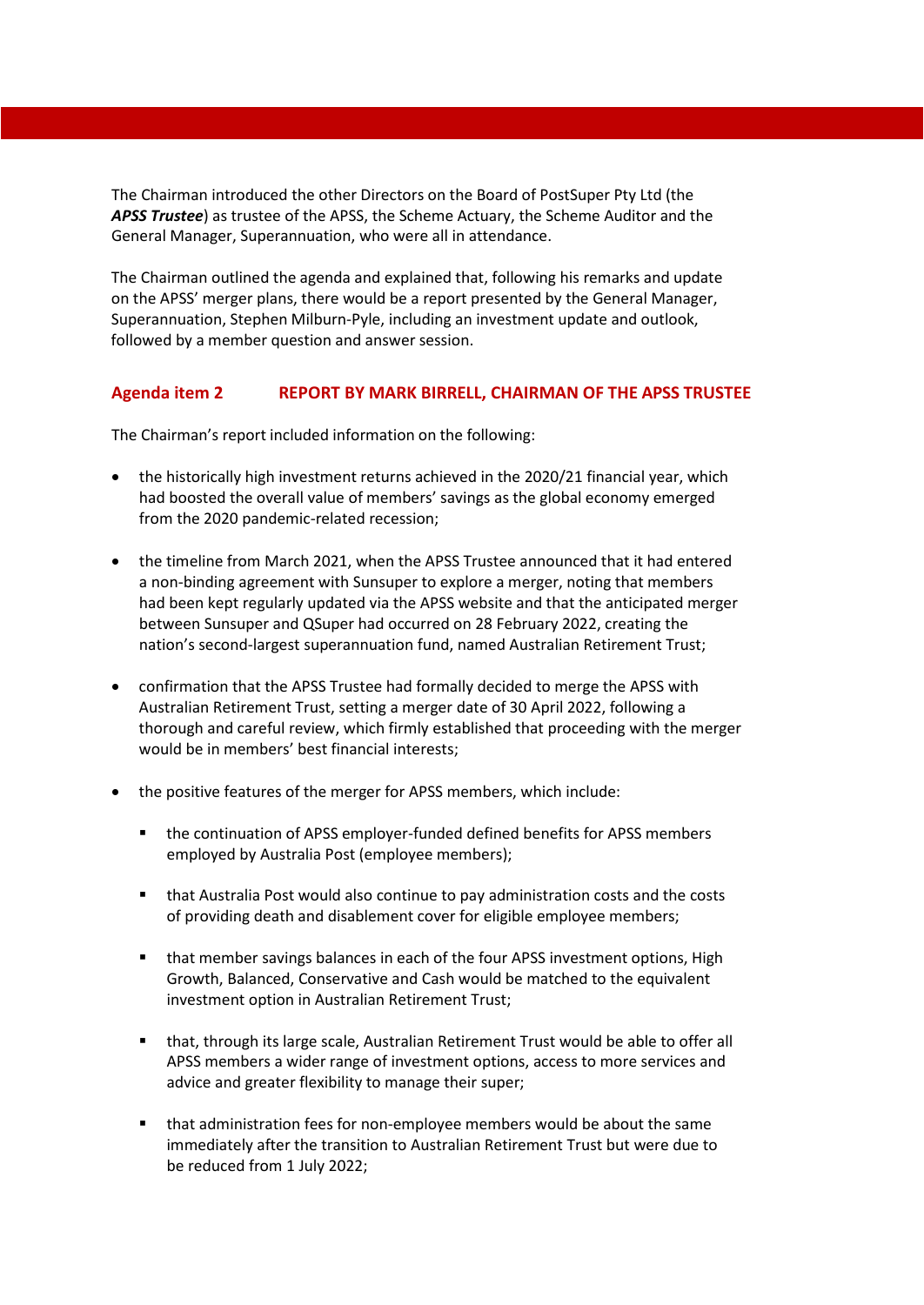- that the APSS is one of an increasing number of superannuation funds that have elected to merge in order to secure the advantages of scale for their members, whether through more services, lower fees and costs, improved technology or better long-term investment returns;
- the wealth of information that would be available to assist APSS members with information about the transfer of their benefits to Australian Retirement Trust on the APSS website, by mail, via upcoming webinars or through the APSS contact centre.

The Chairman concluded by inviting Stephen Milburn-Pyle, General Manager Superannuation, to provide his management report and investment update before turning to member questions and answers.

# **Agenda item 3 REPORT BY STEPHEN MILBURN-PYLE, GENERAL MANAGER, SUPERANNUATION, AUSTRALIA POST AND CEO, POSTSUPER PTY LTD**

Stephen Milburn-Pyle reported on the operations of the APSS since the last Annual Members' Meeting in November 2020.

He began by providing an overview of key fund statistics, which included that, as at 31 December 2021:

- the APSS had approximately 28,000 members, 17,500 of whom were currently employed by Australia Post or an Associated Employer;
- the fund's total assets were \$8.4 billion and had experienced growth in assets over the past year despite paying out significant amounts in benefits;
- the average age of members was 57 years, meaning the majority of members were either in the retirement planning phase, or may have already retired with a Pension account; and
- the average benefit balance of APSS members was approximately \$300,000, significantly higher than the Australian average.

The distinctive features of a mature, high average balance membership and employee defined benefits were all important factors in the investment of assets, the provision of services, risk management and the decision to merge with Australian Retirement Trust.

Stephen commented that the APSS was managed in a similar way to other significant financial entities, according to a Board approved strategy, which was also monitored by the financial regulators. The one and only purpose of the strategy has been to ensure that the APSS delivers good retirement outcomes for members in the short, medium and long term.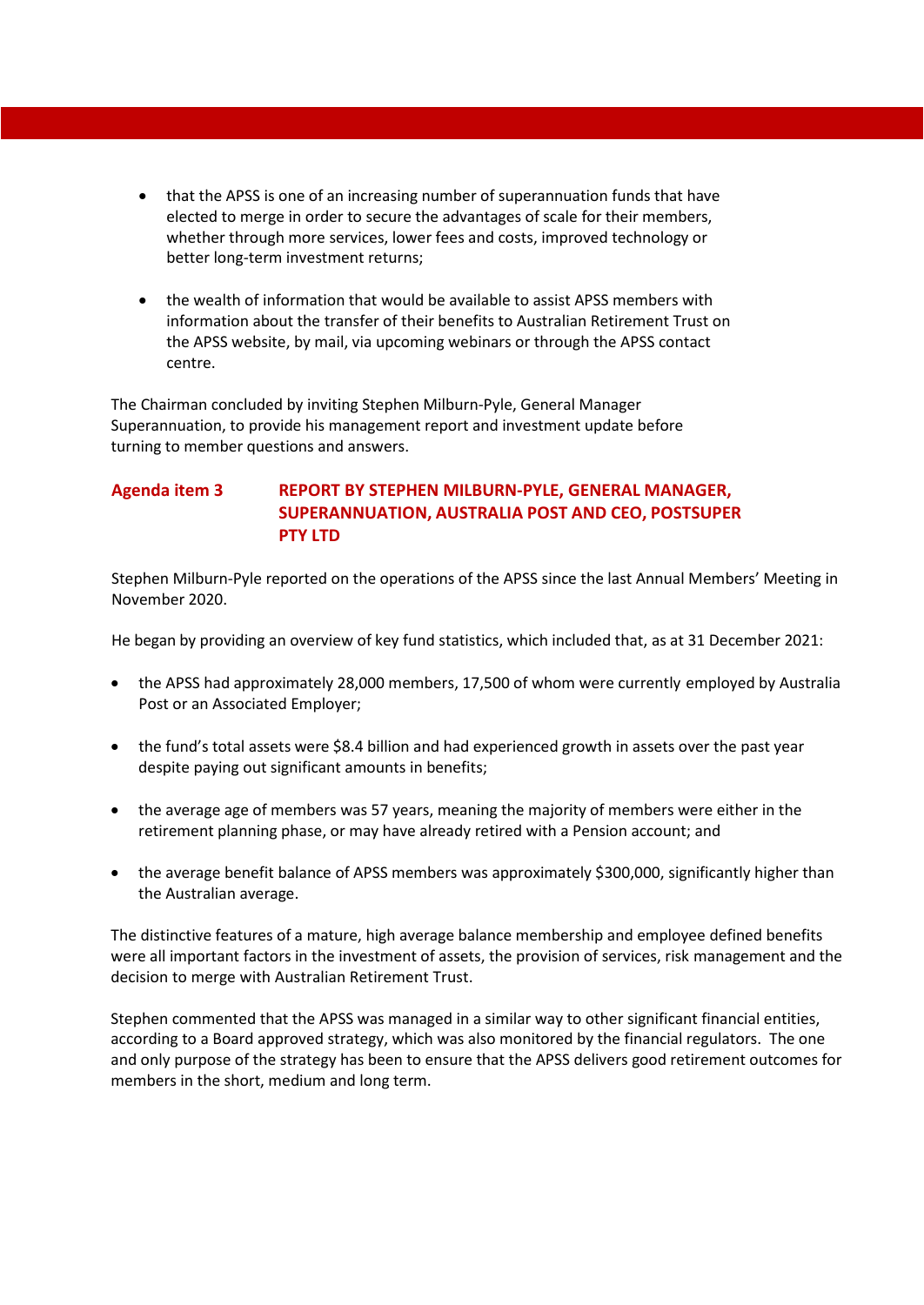Under the strategy, the APSS Trustee had continued to set four strategic objectives for the management team to pursue:

- 1. governance and operational excellence;
- 2. a resilient investment strategy encompassing new sources of return and ways to mitigate risk in a dynamic investment environment;
- 3. member services focussed on ensuring that members were well informed about their superannuation and empowered to plan for their retirement with confidence; and
- 4. a strategy to ensure that there would be a sustainable capability to continue to deliver APSS benefits and improve member services, which had led to the merger with Australian Retirement Trust.

Stephen added that, in addition to working on the merger through 2021:

- the APSS management team had continued to work on ways to make it simpler for members to transact in 2021 by simplifying forms and processes, adding to contact centre resources and introducing electronic ID services;
- the APSS had continued to operate in compliance with the regulations and requirements set by the Australian Prudential Regulatory Authority and the Australian Securities and Investments Commission;
- the APSS had an unqualified audit for the 2021 financial year; and
- the latest three-yearly independent actuarial review was performed in 2021, concluding that the APSS was in a strong financial position to meet its financial obligations.

## **Agenda item 4 INVESTMENT REVIEW AND OUTLOOK [2](#page-3-0)**

Stephen Milburn-Pyle proceeded to summarise the recent and longer-term investment performance, for each of the investment options available to members with Member Savings in the APSS. He reminded members that investment returns have no impact on defined benefits, except for a minority of members with an offset account. He highlighted that:

- the return on the Cash option had tracked just ahead of Australia's official cash interest rate after tax, with the official cash rate tracking close to zero recently, forcing savers who wanted the short-term capital security of cash to forgo virtually any return on their savings;
- the Conservative option, which was designed for members with investment timeframes of three or more years, targeted a return of 1.5% above inflation and had outperformed that target over both one and three years to 31 December 2021;
- the Balanced (MySuper) option, which was designed for members with investment timeframes of 5 years or more and had a target of earning 3% above inflation per year on average, but with year to year fluctuations, had performed well above that target over 1, 3, 5 and 10 years to 31 December 2021; and

<span id="page-3-0"></span><sup>2</sup> **I***mportant Note: All investments carry risk and may rise and fall. International investing involves additional risks, including the risk of currency fluctuations. Diversification does not ensure a profit or protect against a loss in a declining market. Past performance is not a guarantee of future returns or crediting rates. APSS's crediting rates are calculated fortnightly and are published on apss.com.au under the Investments tab.*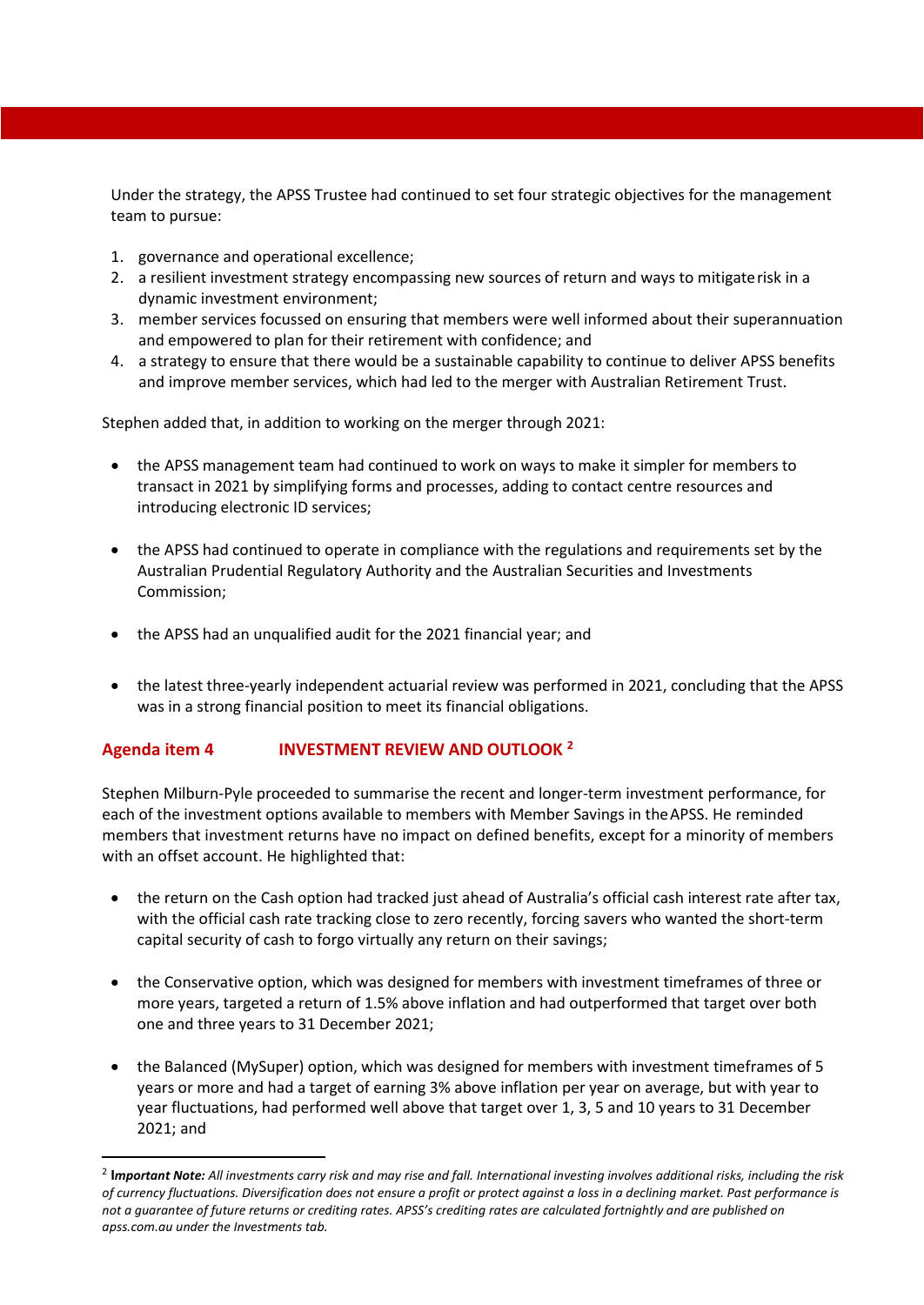• the High Growth investment option, which was for risk-tolerant members with investment timeframes of at least 10 years (but had only been in operation since 2017), had also outperformed its return target of 4% per annum above inflation on average over 1 and 3 years to 31 December 2021.

Commenting on the factors behind the particularly high investment returns achieved in the last financial year for the High Growth and Balanced investment options, which also contributed to a solid return for the Conservative option, Stephen noted that shares had gained over 30% in value over that period but that was eclipsed by the APSS's private equity investments, which gained over 50%. Referring to a notice sent to members in late 2021 about an increase in investment costs, Stephen commented that the cost increase was due to contracted performance fees paid to private equity fund managers and that members were net beneficiaries from the strong gain on the private equity investments.

Stephen proceeded to comment on the investment outlook, noting that market volatility had increased in 2022 in reaction to inflationary pressures, leading to expectations that central banks would move more quickly to raise interest rates, and also to the economic reverberations from the Russian invasion of Ukraine. He informed members that the APSS had minimal direct exposure to Russian markets prior to the invasion.

Stephen observed that financial markets are always hard to predict but the prevailing investment environment was particularly uncertain, due to inflationary pressures and geopolitical risks, following a period of unusually strong asset price gains. On the positive side, innovation and enterprise were expected to continue to create value for investors. The transition from carbon-based to renewable energy was highlighted as a particularly powerful trend set to create new investment opportunities.

In conclusion, Stephen commented that the APSS's investment guidelines had not fundamentally changed and were in essence to:

- consider a strategy that matches your own retirement goals and timeframes;
- diversify to avoid being over-exposed to the risk of losses from individual investments or markets; and
- avoid over-reacting to short-term market volatility, which is part of investing.

Stephen finally encouraged members to explore the wider range of investment choices available after the transfer to Australian Retirement Trust and encouraged members to avail themselves of the additional services and advice that would come with membership of a large, well-resourced, member-first fund.

#### **Agenda item 5 QUESTION & ANSWER SESSION**

Catherine Elmes introduced the question and answer session. A number of questions had been submitted before the meeting. Members were also invited to submit any further questions during the meeting using the online function available in Zoom.

Questions from members were answered during the meeting in the allotted meeting time. All relevant questions and summarised answers are provided in the attachment at the end of these minutes, including questions that were not able to be answered during the meeting. These are marked with an asterisk in the attachment.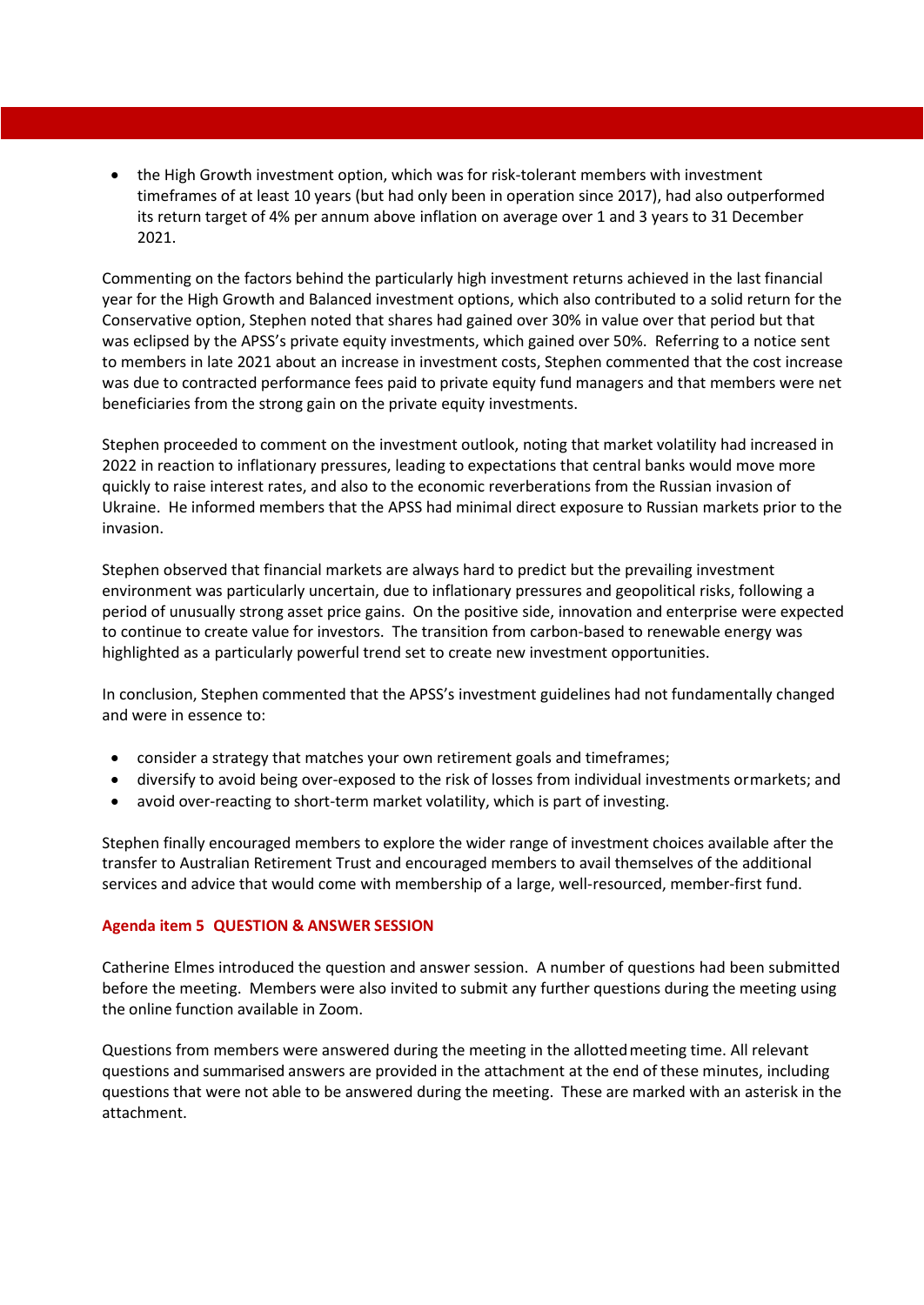#### **Agenda item 6 FORMAL MEETING CLOSURE**

At the conclusion of the question and answer session, the Chairman, speaking on behalf of the APSS Trustee, again thanked members for attending and for their questions. He reminded members to view the detailed information about the merger that would be published on the APSS website and mailed out immediately following the meeting. He also encouraged members to join one of the webinars about the merger that were to be held in April 2022 by the Australian Retirement Trust.

The Chairman formally closed the meeting at 6.25pm.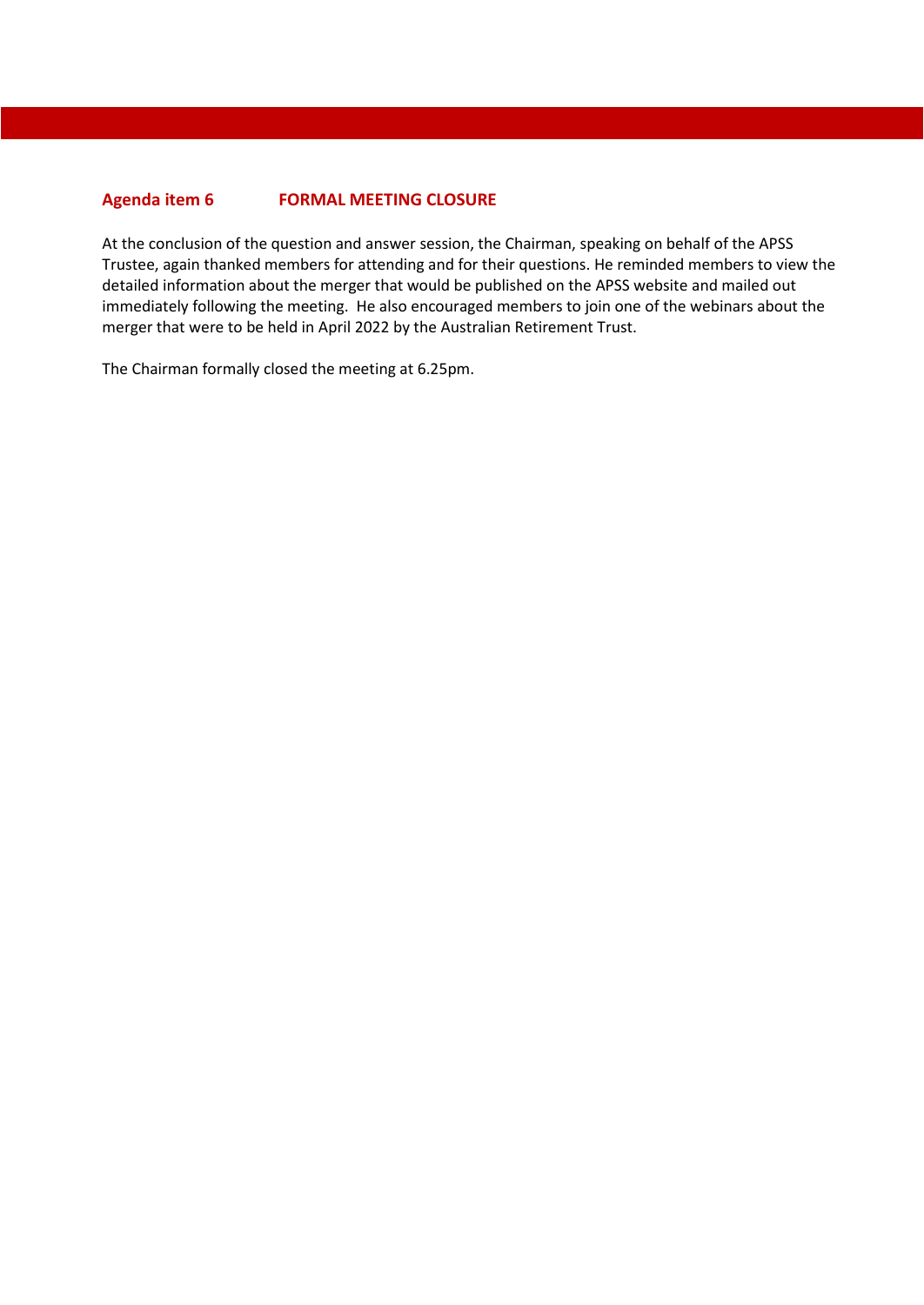#### **ATTACHMENT TO THE MINUTES OF THE APSS ANNUAL MEMBERS' MEETING 2021**

#### **RELEVANT QUESTIONS AND ANSWERS[3](#page-6-0)**

|    |                                                                                                                                                                                                                                                                                    | <b>Answer</b>                                                                                                                                                                                                                                                                                                                                                                                                                                                                                                                 |
|----|------------------------------------------------------------------------------------------------------------------------------------------------------------------------------------------------------------------------------------------------------------------------------------|-------------------------------------------------------------------------------------------------------------------------------------------------------------------------------------------------------------------------------------------------------------------------------------------------------------------------------------------------------------------------------------------------------------------------------------------------------------------------------------------------------------------------------|
|    | <b>Topic/member question(s)</b>                                                                                                                                                                                                                                                    |                                                                                                                                                                                                                                                                                                                                                                                                                                                                                                                               |
| 1. | <b>Defined Benefits</b><br>Will the guaranteed benefits of 14.3%<br>continue for legacy Australia Post<br>employees?<br>What are the major changes, if any,<br>to the APSS Defined Benefit Super                                                                                   | To put all defined benefit employee members' minds at<br>rest, the APSS defined benefit will continue to be<br>calculated on the same terms and rules within the APSS<br>Plan at Australian Retirement Trust after the merger.<br>Your defined benefit will continue to build up with years                                                                                                                                                                                                                                   |
|    | due to the merger?<br>Is there any view that the defined<br>benefit is, or could be, removed from<br>current APSS members, for any<br>reason including the merger.<br>Will the Australian Retirement Trust<br>continue the guaranteed return<br>(14.3%) to existing APSS Members?* | of service and final average salary, using the same<br>formula, just as it does today. That is set out in a legal<br>agreement between Australia Post and Australian<br>Retirement Trust.<br>The merger will not change any of the ongoing support<br>of Australia Post and other employers, which will<br>continue to fund administration costs and cover the cost<br>of providing death and disablement benefits for eligible<br>employees.                                                                                 |
| 2. | <b>APSS scale in future</b><br>In the future after the merger, if there<br>are less members in the APSS would the<br>remaining APSS members have to move<br>to another fund?*                                                                                                      | To be clear, all APSS members will transfer to Australian<br>Retirement Trust in the merger. There will be a special<br>section of Australian Retirement Trust dedicated for<br>Australia Post employees who transfer from the APSS,<br>which will be named the 'APSS Plan'. As those employee-<br>members retire or leave employment with Australia Post,<br>the number of members remaining in the APSS Plan will<br>reduce over time, but will continue to benefit from the<br>total scale of Australian Retirement Trust. |

**Questions that were not able to be answered during the meeting are marked by an asterisk (\*)**

<span id="page-6-0"></span><sup>3</sup> *Responsible officers, individual trustees, auditor and actuary of the APSS are obliged to answer questions asked by APSS members, except in certain circumstances set out in sections 29PB-29PE of the SIS Act. Such circumstances include (among others) where a question is not relevant to the APSS, an audit or actuarial investigation of the APSS, or an action, or failure to act, by the APSS Trustee in relation to the APSS or one or more members of the APSS, or where answering the question would result in a detriment to the members of the APSS taken as a whole or it would be a breach of law or the APSS Trust Deed to answer the question. Accordingly, any such questions were not addressed in the meeting and have not been included in the attachment at the end of these minutes.*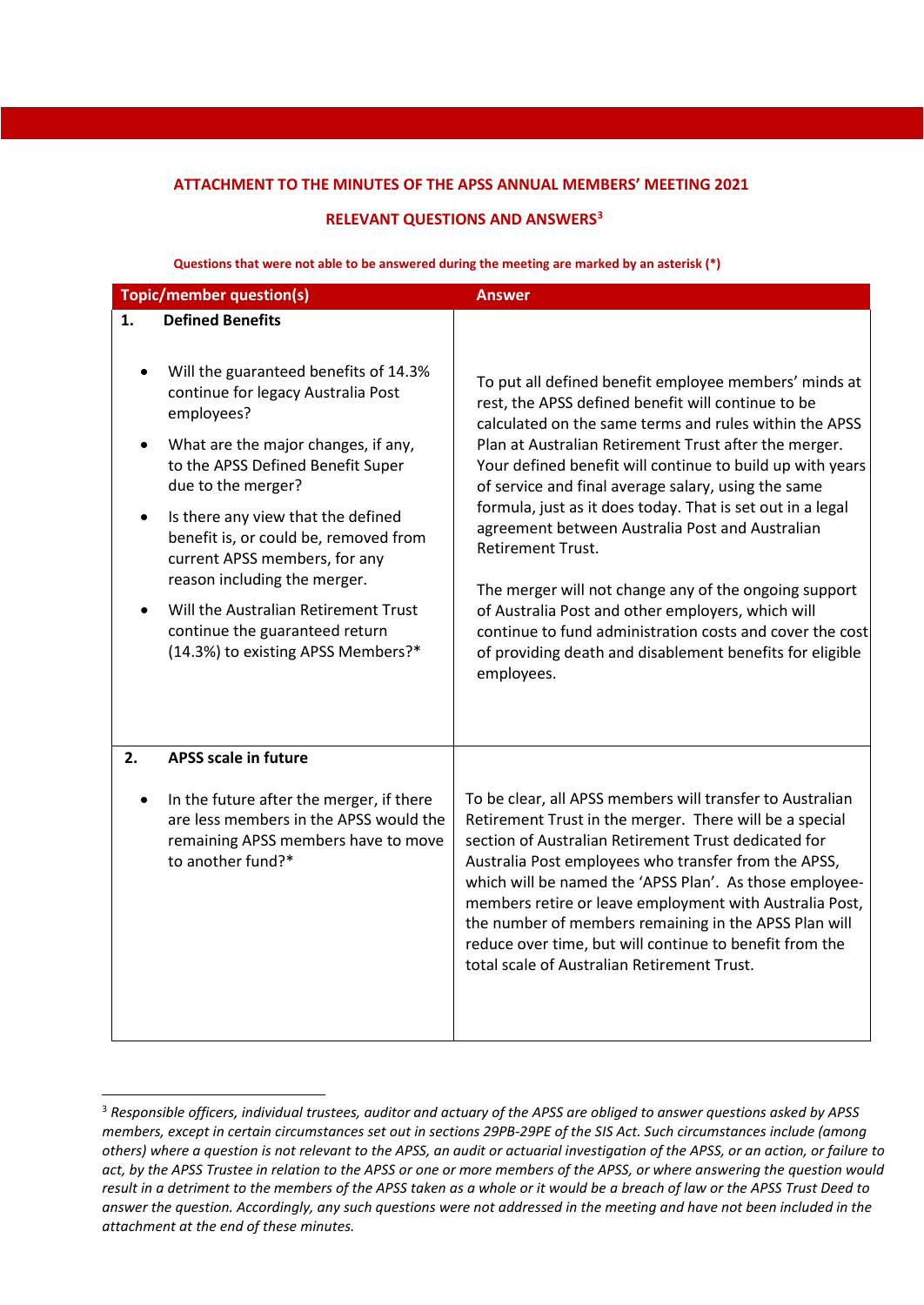| 3. | <b>Vested Benefits surplus</b>                                                                                                                                                                       |                                                                                                                                                                                                                                                                                                                                                                                                                                                                                                         |
|----|------------------------------------------------------------------------------------------------------------------------------------------------------------------------------------------------------|---------------------------------------------------------------------------------------------------------------------------------------------------------------------------------------------------------------------------------------------------------------------------------------------------------------------------------------------------------------------------------------------------------------------------------------------------------------------------------------------------------|
|    | The APSS has more funds than the<br>total owned by members -- what<br>happens to these funds in the case of<br>the merger?                                                                           | This question refers to the APSS' financial ability to pay<br>out all liabilities (or member benefits) if they become<br>payable on a single point in time. Although this is very<br>unlikely to occur, it is a good way to measure the<br>financial health of a defined benefit fund.                                                                                                                                                                                                                  |
|    |                                                                                                                                                                                                      | The APSS is in a good financial position, meaning there<br>are surplus funds in the APSS today in the very unlikely<br>event that it is required to pay all benefits should they<br>fall due on the same day. The surplus that exists at the<br>transfer date will simply transfer to Australian<br>Retirement Trust and will be held separately for the<br>benefit of the APSS Plan within Australian Retirement<br>Trust. That means the surplus is kept exclusively to pay<br>APSS defined benefits. |
|    |                                                                                                                                                                                                      | Since defined benefits will continue to grow in future,<br>the surplus funds will go towards covering that growth,<br>together with the future contributions that Australia<br>Post will continue to make for APSS defined benefit<br>members once transferred to Australian Retirement<br>Trust.                                                                                                                                                                                                       |
| 4. | <b>Union Representation after the</b><br>merger                                                                                                                                                      |                                                                                                                                                                                                                                                                                                                                                                                                                                                                                                         |
|    | How can APSS members be<br>assured of future union<br>representation, if we merge with<br>a much larger fund?<br>In a merger with a larger super-scheme<br>e.g. Australian Retirement Trust, will we | Following the merger, the Trustee of Australian<br>Retirement Trust will have the responsibility of protecting<br>members' financial interests. Its Trustee Board includes 6<br>union representative directors, 5 employer-appointed<br>directors as well as 2 independent directors with specialist<br>skills, which is similar to our APSS Trustee Board in<br>structure.                                                                                                                             |
|    | still have union and staff representatives<br>in proportion to that we have now. Will<br>the employees still have substantial<br>input into future strategies?*                                      | Under applicable laws, anyone who has the privilege and<br>responsibility of being on a trustee board must always act<br>in all members' best financial interests, regardless of<br>where they were appointed from.                                                                                                                                                                                                                                                                                     |
|    |                                                                                                                                                                                                      | Because Australia Post will be a major employer<br>participant in Australian Retirement Trust, a committee<br>will also be formed to monitor and evaluate the APSS Plan<br>in Australian Retirement Trust. We anticipate that this<br>committee will have both Australia Post and union<br>representatives, so that if you are a member of the CEPU<br>or CPSU, your union will continue to have good visibility of<br>the super fund.                                                                  |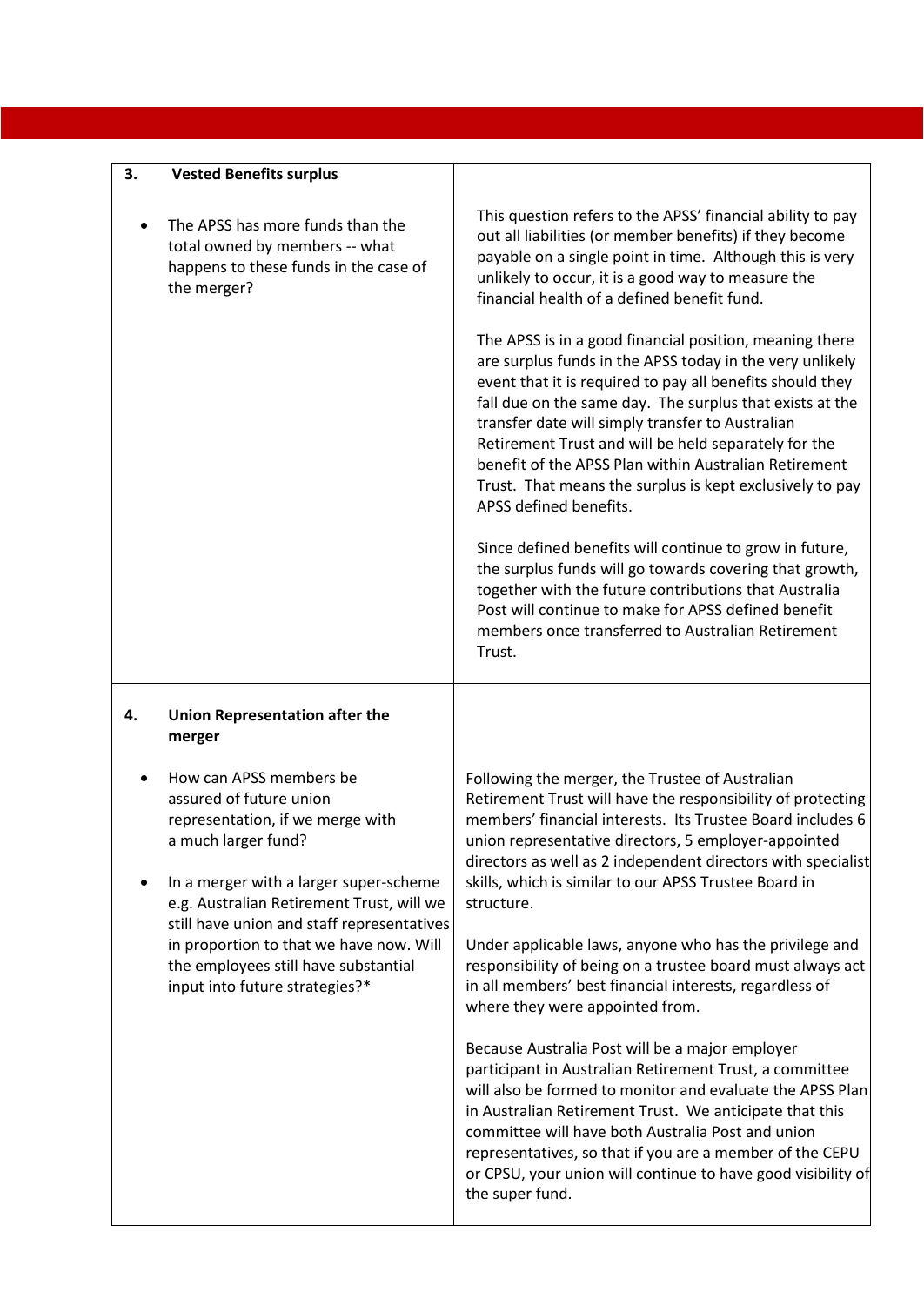| 5. | <b>Merger Timing and the Sunsuper</b><br>merger with QSuper                                                                            |                                                                                                                                                                                                                                                                                                                                                         |
|----|----------------------------------------------------------------------------------------------------------------------------------------|---------------------------------------------------------------------------------------------------------------------------------------------------------------------------------------------------------------------------------------------------------------------------------------------------------------------------------------------------------|
|    | When will the merger with QSuper<br>happen?                                                                                            | QSuper and Sunsuper have formally merged to form<br>Australian Retirement Trust and that merger was<br>finalised on 28 February 2022.                                                                                                                                                                                                                   |
|    | Please give us an update on the<br>proposed merger of APSS with<br>Sunsuper. When will it be? Please<br>update us about the timelines. | Although the APSS Trustee originally selected Sunsuper<br>as the preferred merger partner, the merger of<br>Sunsuper and QSuper is very positive, creating the<br>benefits of scale to members of an even larger fund.<br>QSuper itself has been an outstanding fund with a<br>heritage of looking after defined benefits.                              |
|    |                                                                                                                                        | The APSS Trustee considers that it is in the best<br>financial interests of APSS members to merge with the<br>Australian Retirement Trust. APSS's merger into<br>Australian Retirement Trust is due to occur on 30 April<br>2022.                                                                                                                       |
| 6. | Fees after the merger                                                                                                                  |                                                                                                                                                                                                                                                                                                                                                         |
|    | If the merger goes ahead, will fees<br>for member savings increase?                                                                    | To be clear, no fees apply to APSS members' Defined<br>Benefit accounts as Australia Post covers any fees and will<br>continue to cover them after the merger to Australian<br><b>Retirement Trust.</b>                                                                                                                                                 |
|    |                                                                                                                                        | In terms of administration fees applicable to Member<br>Savings accounts:                                                                                                                                                                                                                                                                               |
|    |                                                                                                                                        | Employee members do not pay an administration<br>fee in the APSS and this arrangement will continue<br>in Australian Retirement Trust after the merger.                                                                                                                                                                                                 |
|    |                                                                                                                                        | Non-employee members with an APSS Rollover,<br>Pension and Spouse members are currently charged<br>administration fees. For these members,<br>administration fees are currently similar between<br>the APSS and Australian Retirement Trust, although<br>Australian Retirement Trust is set to reduce its<br>administration fees from 1 July this year. |
|    |                                                                                                                                        | In terms of investment fees:                                                                                                                                                                                                                                                                                                                            |
|    |                                                                                                                                        | Employee members with a Member Savings, APSS<br>Rollover or APSS Pension account are currently<br>charged an investment fee that applies to their<br>savings in the APSS (that are additional to their<br>Defined Benefit, in the case of Member Savings).                                                                                              |
|    |                                                                                                                                        | Non-employee or spouse members with an APSS<br>Rollover, Pension and/or Spouse account are also<br>currently charged an investment fee.                                                                                                                                                                                                                 |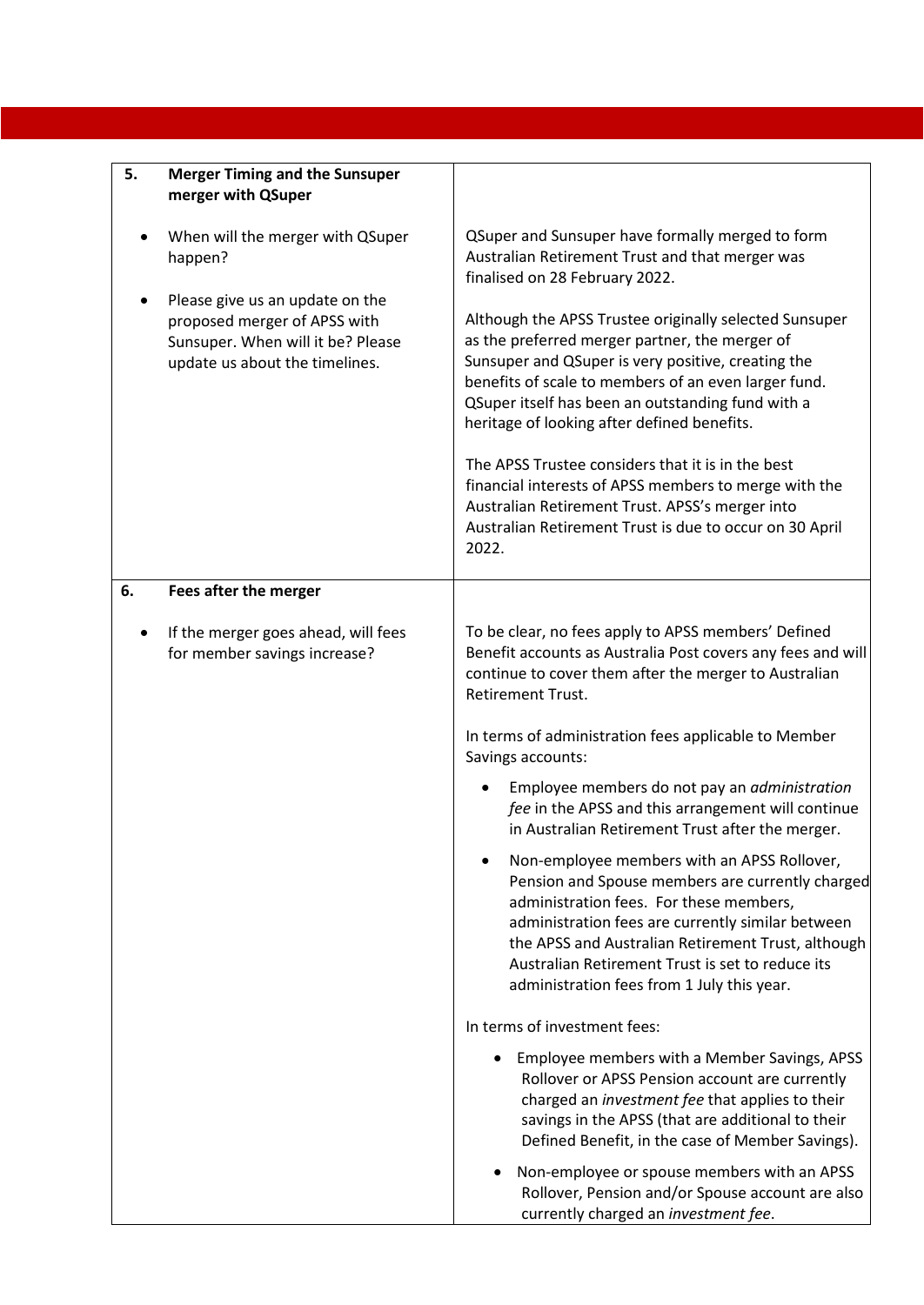| 7. | <b>Investment Security</b><br>Will our investments in Australian<br>Retirement Trust be as secure as<br>APSS?                      | The investment fee for your account generally depends<br>on the investment options selected in the APSS. Indirect<br>costs are also deducted from the assets of the relevant<br>APSS investment option before Crediting Rates are set -<br>these are costs (such as certain investment management<br>and investment-related fees and expenses) that, directly<br>or indirectly, reduce the return the return on investments.<br>Generally, Australian Retirement Trust has lower<br>investment fees and indirect costs than the APSS, because<br>it is a bigger fund and can pass on those economies of<br>scale to members. The applicable investment fees and<br>costs will depend on which investment option you are in<br>and the asset mix in that option.<br>Members are encouraged to read the information<br>contained in their information booklets, mailed in early<br>March, or visit the APSS website for more information.<br>This information compares all the fees and costs of both<br>funds in detail.<br>Investment security and risk depends on the specific<br>investment choice made by individual members.<br>Australian Retirement Trust offers 19 different investment<br>options, all of which carry differing levels of risk and<br>expectations of investment returns. All APSS member<br>savings will be mapped to the nearest equivalent<br>Australian Retirement Trust investment option after the<br>transition, with about the same investment objectives and<br>risk features as the current APSS options. If you look at<br>Sunsuper's investment track record as the track record<br>that Australian Retirement Trust now takes on, it is one of<br>Australia's top-performing funds <sup>4</sup> . |
|----|------------------------------------------------------------------------------------------------------------------------------------|----------------------------------------------------------------------------------------------------------------------------------------------------------------------------------------------------------------------------------------------------------------------------------------------------------------------------------------------------------------------------------------------------------------------------------------------------------------------------------------------------------------------------------------------------------------------------------------------------------------------------------------------------------------------------------------------------------------------------------------------------------------------------------------------------------------------------------------------------------------------------------------------------------------------------------------------------------------------------------------------------------------------------------------------------------------------------------------------------------------------------------------------------------------------------------------------------------------------------------------------------------------------------------------------------------------------------------------------------------------------------------------------------------------------------------------------------------------------------------------------------------------------------------------------------------------------------------------------------------------------------------------------------------------------------------------------------------------------------------------|
| 8. | Member input to the merger decision                                                                                                |                                                                                                                                                                                                                                                                                                                                                                                                                                                                                                                                                                                                                                                                                                                                                                                                                                                                                                                                                                                                                                                                                                                                                                                                                                                                                                                                                                                                                                                                                                                                                                                                                                                                                                                                        |
|    | You say the vast majority say the<br>merger is a good thing. I have been<br>a member since inception but have<br>never been asked! | The APSS conducts regular member surveys, which cover<br>a sample of between 600-800 APSS members. In a recent<br>survey, members were asked about the planned merger<br>and the response showed two things: One, a very high<br>awareness about the merger and two, a majority of<br>members were positive or comfortable about the merger.<br>The law requires that a merger can only go ahead if the<br>trustees of both the transferring fund (i.e. APSS) and the                                                                                                                                                                                                                                                                                                                                                                                                                                                                                                                                                                                                                                                                                                                                                                                                                                                                                                                                                                                                                                                                                                                                                                                                                                                                  |

<span id="page-9-0"></span>*<sup>4</sup> SuperRatings Fund Crediting Rate Survey*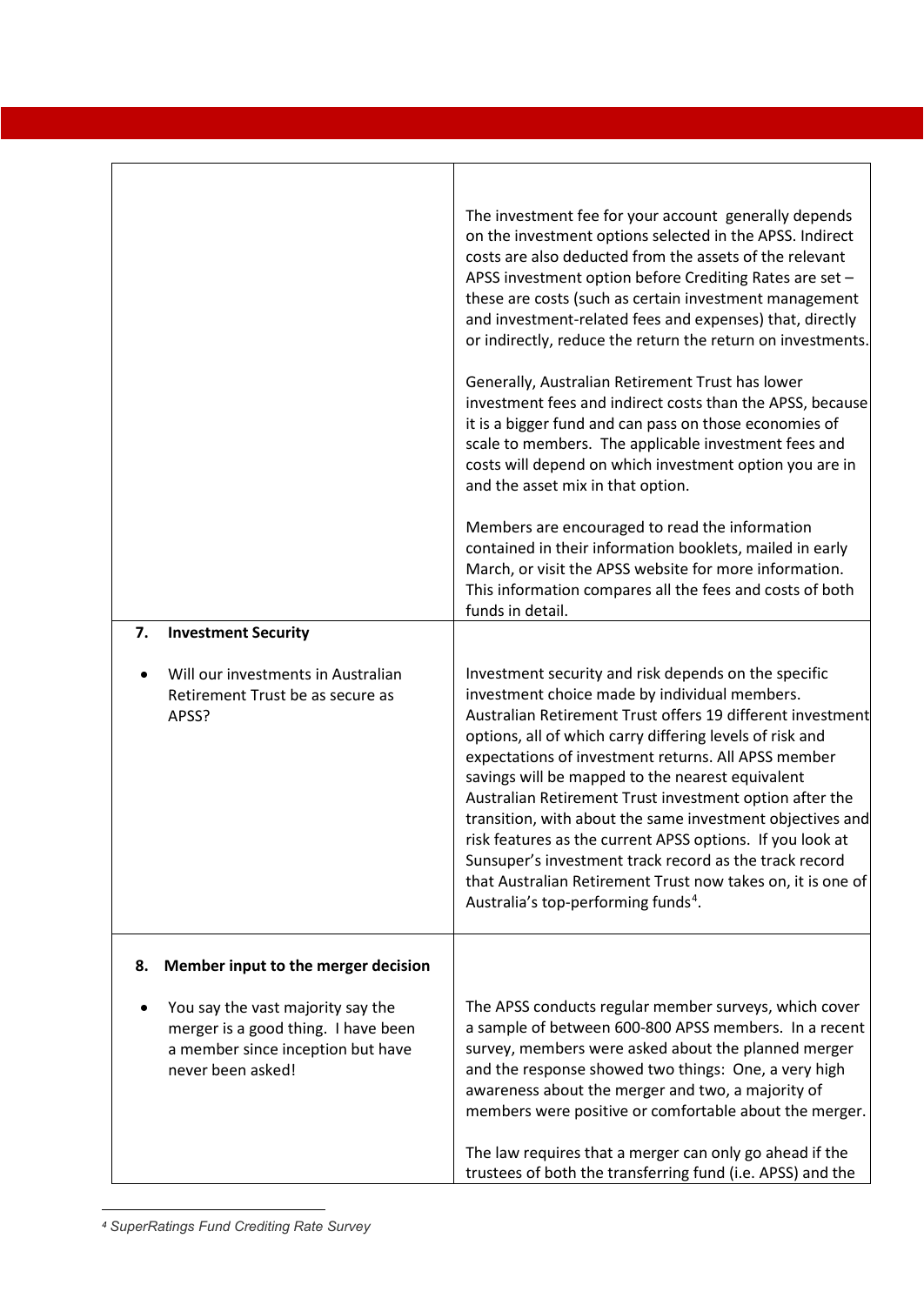|     |                                                                                                                                                                                                                                                         | receiving fund (i.e. Australian Retirement Trust) are:                                                                                                                                                                                                                                                                                                                                                                                                                                                                                                                                                                                                                                                                                                                                                                                                                                                                                                                                                                                                                  |
|-----|---------------------------------------------------------------------------------------------------------------------------------------------------------------------------------------------------------------------------------------------------------|-------------------------------------------------------------------------------------------------------------------------------------------------------------------------------------------------------------------------------------------------------------------------------------------------------------------------------------------------------------------------------------------------------------------------------------------------------------------------------------------------------------------------------------------------------------------------------------------------------------------------------------------------------------------------------------------------------------------------------------------------------------------------------------------------------------------------------------------------------------------------------------------------------------------------------------------------------------------------------------------------------------------------------------------------------------------------|
|     |                                                                                                                                                                                                                                                         | satisfied that the transferring member's rights to<br>benefits upon transfer are on an overall basis at<br>least equivalent to those offered in the current<br>fund (in this case, APSS) in respect of the benefits;<br>and<br>of the opinion that the transfer will be in the best<br>financial interests of members of both funds when<br>considered as a whole.                                                                                                                                                                                                                                                                                                                                                                                                                                                                                                                                                                                                                                                                                                      |
|     |                                                                                                                                                                                                                                                         | That is why we are keen to emphasise that APSS defined<br>benefits will continue in the Australian Retirement Trust<br>and APSS Member Savings, Rollover, Spouse and Pension<br>account will transfer to operate in much the same way,<br>but with the added benefit of more choices and services<br>and, in the long-term, lower costs.                                                                                                                                                                                                                                                                                                                                                                                                                                                                                                                                                                                                                                                                                                                                |
| 9.  | How different member types are<br>impacted by the merger                                                                                                                                                                                                |                                                                                                                                                                                                                                                                                                                                                                                                                                                                                                                                                                                                                                                                                                                                                                                                                                                                                                                                                                                                                                                                         |
|     | How will the merger affect my APSS<br>Member and APSS Pension funds?<br>What is the outcome affecting my<br>pension with the merger?<br>I have a Rollover account and make no<br>contributions. How will that account<br>type be treated in the merger? | If you have an APSS Pension account, you will be<br>transferred to an Australian Retirement Trust Income<br>Account and your account will be invested in the nearest<br>equivalent investment option to what you already have in<br>the APSS, so changes will be minimal. There will be more<br>investment options to choose from, and daily investment<br>switching if you wish, and some more flexibility around<br>payment frequencies for your pension income.<br>If you have an APSS Rollover account, an APSS Spouse<br>account or you are an employee member of the APSS with<br>a Member Savings account, your APSS account will also<br>transfer to the equivalent Australian Retirement Trust<br>investment choice. This is all outlined in the member<br>booklet issued in early March 2022.<br>If members aren't making additional contributions,<br>Australian Retirement Trust offers more flexibility to<br>accept employer contributions if members have a<br>different employer outside Australia Post or associated<br>employers, unlike in the APSS. |
| 10. | <b>Existing Sunsuper membership</b><br>If the merger progresses, will my APSS<br>account be combined with my current<br>Sunsuper account?                                                                                                               | This depends, in part, on whether you're an Australia Post<br>employee member or not.                                                                                                                                                                                                                                                                                                                                                                                                                                                                                                                                                                                                                                                                                                                                                                                                                                                                                                                                                                                   |
|     |                                                                                                                                                                                                                                                         | If you are an employee member in the APSS, with an                                                                                                                                                                                                                                                                                                                                                                                                                                                                                                                                                                                                                                                                                                                                                                                                                                                                                                                                                                                                                      |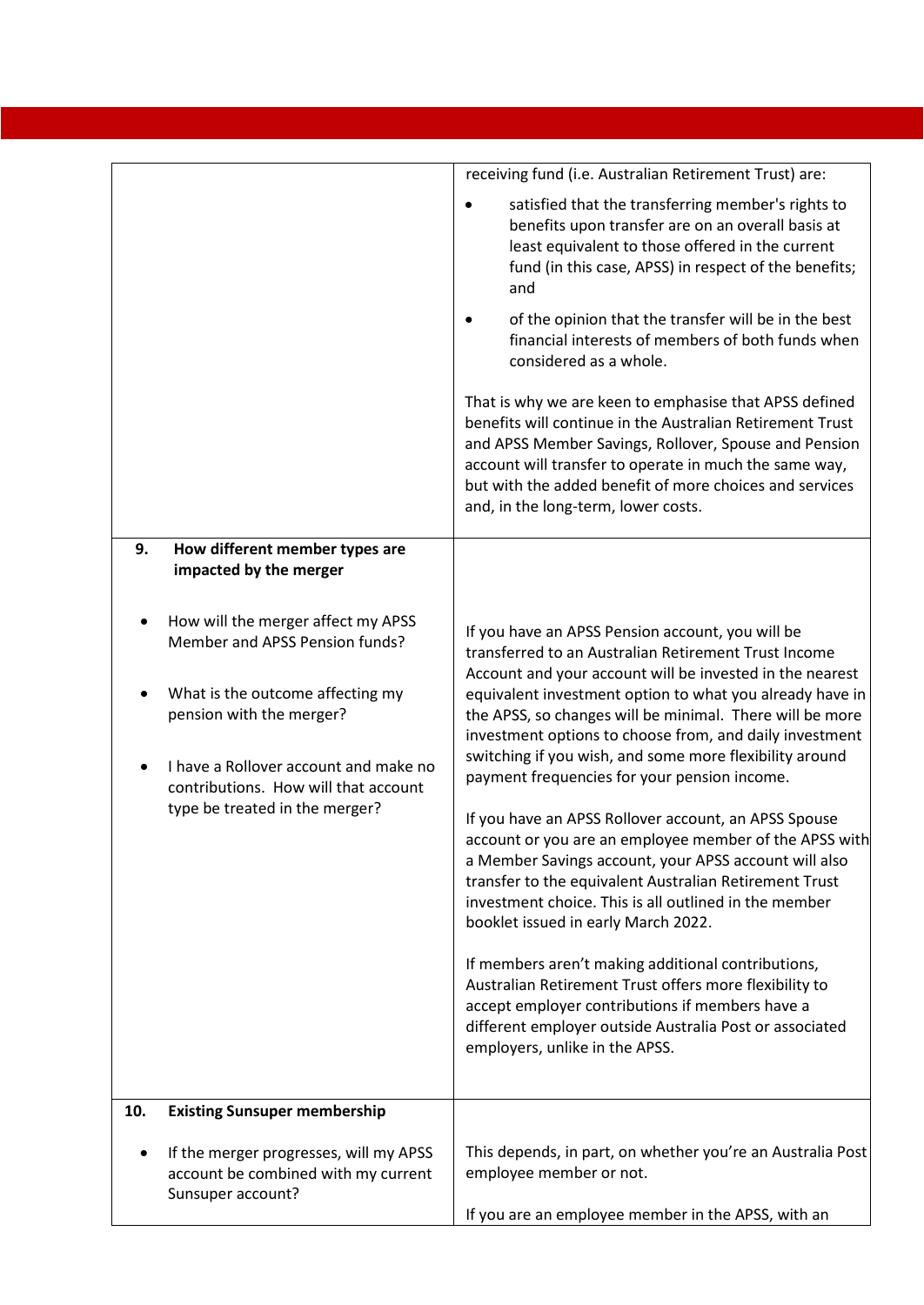|     |                                                                                                                                                                                                 | existing Australian Retirement Trust account, your APSS<br>account will not be consolidated into your Australian<br>Retirement Trust account. You will of course have the<br>option to consolidate this if you wish after the merger.<br>If you're not an employee-member of the APSS, and you<br>have a Rollover or Spouse account in the APSS, then your<br>APSS account balance will be transferred directly into<br>your Australian Retirement Trust account to avoid paying<br>duplicate fees.<br>Your APSS balance will also be invested into the<br>equivalent Australian Retirement Trust investment<br>option, if it's different to your investment choice for your<br>existing Australian Retirement Trust account.<br>However, if you are a Pension Member, your APSS<br>Pension account will not be combined with your existing<br>Australian Retirement Trust Income account - they will<br>continue to operate separately. |
|-----|-------------------------------------------------------------------------------------------------------------------------------------------------------------------------------------------------|------------------------------------------------------------------------------------------------------------------------------------------------------------------------------------------------------------------------------------------------------------------------------------------------------------------------------------------------------------------------------------------------------------------------------------------------------------------------------------------------------------------------------------------------------------------------------------------------------------------------------------------------------------------------------------------------------------------------------------------------------------------------------------------------------------------------------------------------------------------------------------------------------------------------------------------|
| 11. | <b>APSS and Sunsuper investment</b>                                                                                                                                                             |                                                                                                                                                                                                                                                                                                                                                                                                                                                                                                                                                                                                                                                                                                                                                                                                                                                                                                                                          |
|     | performance                                                                                                                                                                                     |                                                                                                                                                                                                                                                                                                                                                                                                                                                                                                                                                                                                                                                                                                                                                                                                                                                                                                                                          |
|     | How APSS performance compares to<br>other funds over the last 10 years and<br>whether APSS is under performing                                                                                  | The four APSS investment options have different<br>performance histories, as they commenced at different<br>times. The Balanced and Cash options have ten-year<br>histories but the Conservative and High Growth options<br>were introduced more recently.                                                                                                                                                                                                                                                                                                                                                                                                                                                                                                                                                                                                                                                                               |
|     | In relation to the Sunsuper merger, can<br>you give me the comparison between<br>APSS and Sunsuper returns over the last<br>10 years?                                                           | In relation to how APSS's performance compares to other<br>funds, the widest survey of other funds that is tracked in<br>the APSS is Money Magazine's workplace superannuation<br>survey.                                                                                                                                                                                                                                                                                                                                                                                                                                                                                                                                                                                                                                                                                                                                                |
|     | How does APSS Returns compare with<br>other Top Performers?*                                                                                                                                    | Over 10 years to the end of last financial year APSS's<br>Balanced option return of 7.9% per annum is around the<br>median for the balanced fund category. How APSS                                                                                                                                                                                                                                                                                                                                                                                                                                                                                                                                                                                                                                                                                                                                                                      |
|     | How does Australian Retirement Trust<br>and its forebears compare with APSS<br>returns in the past five years?*                                                                                 | compares to other funds can vary if it is measured over<br>different timeframes and at different end-points.                                                                                                                                                                                                                                                                                                                                                                                                                                                                                                                                                                                                                                                                                                                                                                                                                             |
|     | Reviewing the Credit Interest from July<br>2021 to 1 February 2022, the returns on<br>Conservative and Balanced are very<br>disappointing. Can APSS explain what<br>they are doing to improve?* | The 10 year return on Sunsuper's balanced investment<br>option to 30 June last year was 9.1% per annum.<br>Sunsuper, which has since merged and is now part of<br>Australian Retirement Trust, is one of Australia's<br>consistently high performing funds <sup>5</sup> .                                                                                                                                                                                                                                                                                                                                                                                                                                                                                                                                                                                                                                                                |
|     |                                                                                                                                                                                                 | Comparisons between the APSS's investment returns and<br>those of Australian Retirement Trust and its forebearer,                                                                                                                                                                                                                                                                                                                                                                                                                                                                                                                                                                                                                                                                                                                                                                                                                        |

<span id="page-11-0"></span>*<sup>5</sup> SuperRatings Fund Crediting Rate Survey December 2021*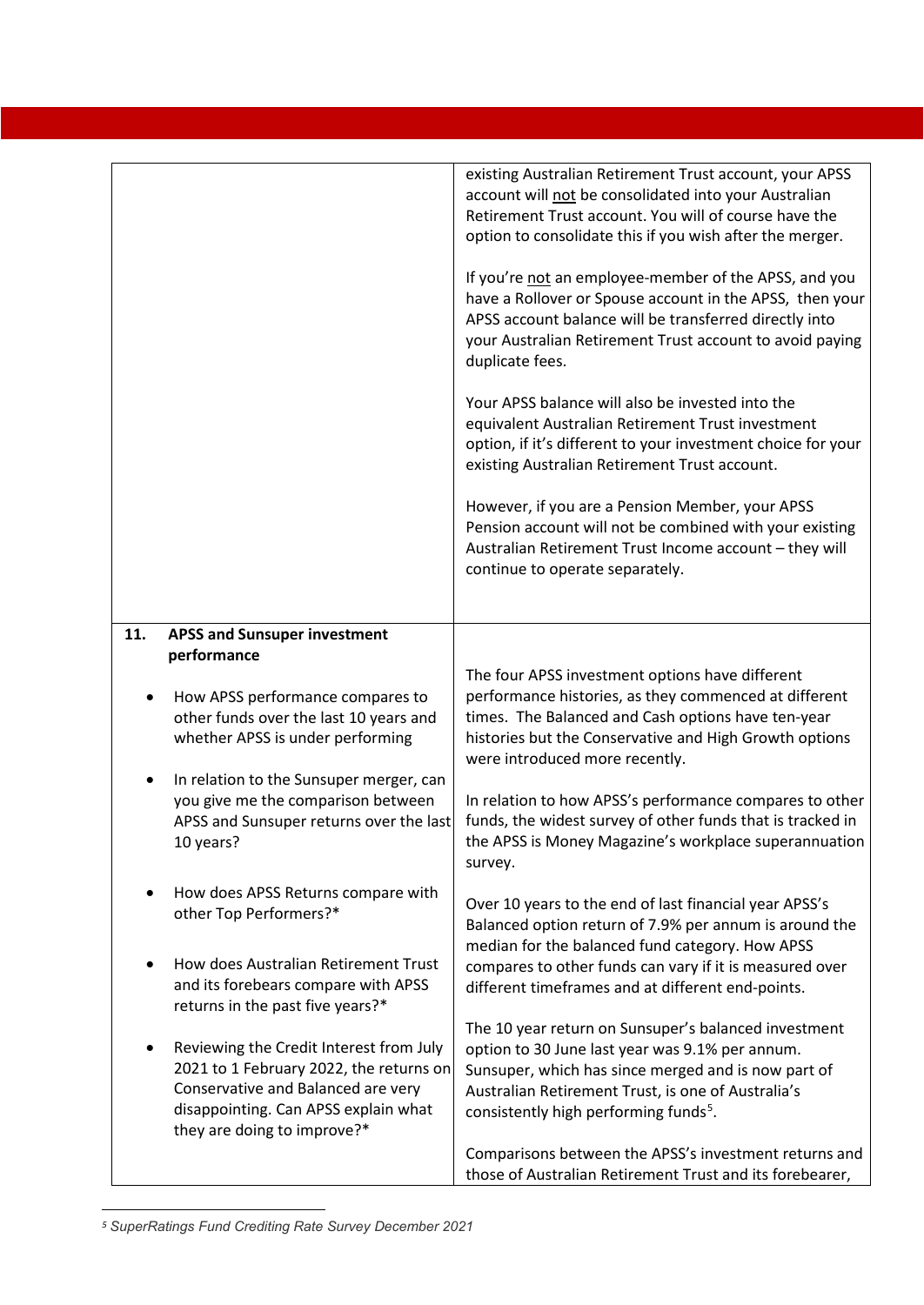|                                                                              | Sunsuper, over other time-periods are provided in the<br>Significant Event Notices mailed to all APSS members and<br>accessible on the APSS website, apss.com.au.                                                                                                                                                                                                                                                                                                                                                                                                                                                                                                                             |
|------------------------------------------------------------------------------|-----------------------------------------------------------------------------------------------------------------------------------------------------------------------------------------------------------------------------------------------------------------------------------------------------------------------------------------------------------------------------------------------------------------------------------------------------------------------------------------------------------------------------------------------------------------------------------------------------------------------------------------------------------------------------------------------|
|                                                                              | The APSS Conservative and Balanced investment options<br>have minimum recommended investment timeframes of<br>three years and five years, respectively. Over short<br>timeframes, their investment returns depend on<br>prevailing market conditions. In late 2021 and into early<br>2022, both share and bond markets became more volatile<br>in response to factors such as elevated US inflation data<br>and the economic fallout from Russia's invasion of<br>Ukraine. The APSS's Conservative and Balanced options<br>were affected by share and bond market volatility but<br>performed about in line with peer fund benchmarks over<br>the period from 1 July 2021 to 1 February 2022. |
| <b>Recent increase in APSS investment</b><br>12.                             |                                                                                                                                                                                                                                                                                                                                                                                                                                                                                                                                                                                                                                                                                               |
| costs                                                                        |                                                                                                                                                                                                                                                                                                                                                                                                                                                                                                                                                                                                                                                                                               |
| Why are fees going up? And will fees<br>and charges go up more after merger? | The references to fee increases in fact refer to the rise in<br>the APSS's indirect investment costs reported for the<br>2020-21 financial year. These costs were incurred to                                                                                                                                                                                                                                                                                                                                                                                                                                                                                                                 |
| Why is APSS asking to pay more money<br>to advisers?                         | invest the APSS's money in financial markets to earn<br>investment returns for members and include fees paid to<br>investment managers, transaction costs like brokerage,                                                                                                                                                                                                                                                                                                                                                                                                                                                                                                                     |
| Why our indirect fees just about<br>doubled since December?                  | advisory costs and fees for asset safekeeping.                                                                                                                                                                                                                                                                                                                                                                                                                                                                                                                                                                                                                                                |
|                                                                              | In funds management, higher fees tend to be paid where<br>a more specialised skill is required to invest successfully<br>and this can be specific to different asset classes. The<br>most specialised and highest fee asset class in our<br>portfolio is private equity, which is an investment into<br>privately-owned companies.<br>A private equity investment involves active participation<br>in running or restructuring the company, and that takes a<br>lot of skill.                                                                                                                                                                                                                 |
|                                                                              | Private equity manager fees are closely tied to the<br>investment performance. These fees are agreed at the<br>beginning, when we first placed capital with the fund<br>manager, which can be 10 or more years in the past.                                                                                                                                                                                                                                                                                                                                                                                                                                                                   |
|                                                                              | Last financial year, APSS' private equity investments<br>gained over 50% in value, after fees. While APSS members<br>were net beneficiaries of this gain, the APSS Trustee is<br>required to notify members if fees or costs go up for any<br>reason. This was the reason members were notified<br>about the indirect costs increase earlier in 2022.                                                                                                                                                                                                                                                                                                                                         |
|                                                                              |                                                                                                                                                                                                                                                                                                                                                                                                                                                                                                                                                                                                                                                                                               |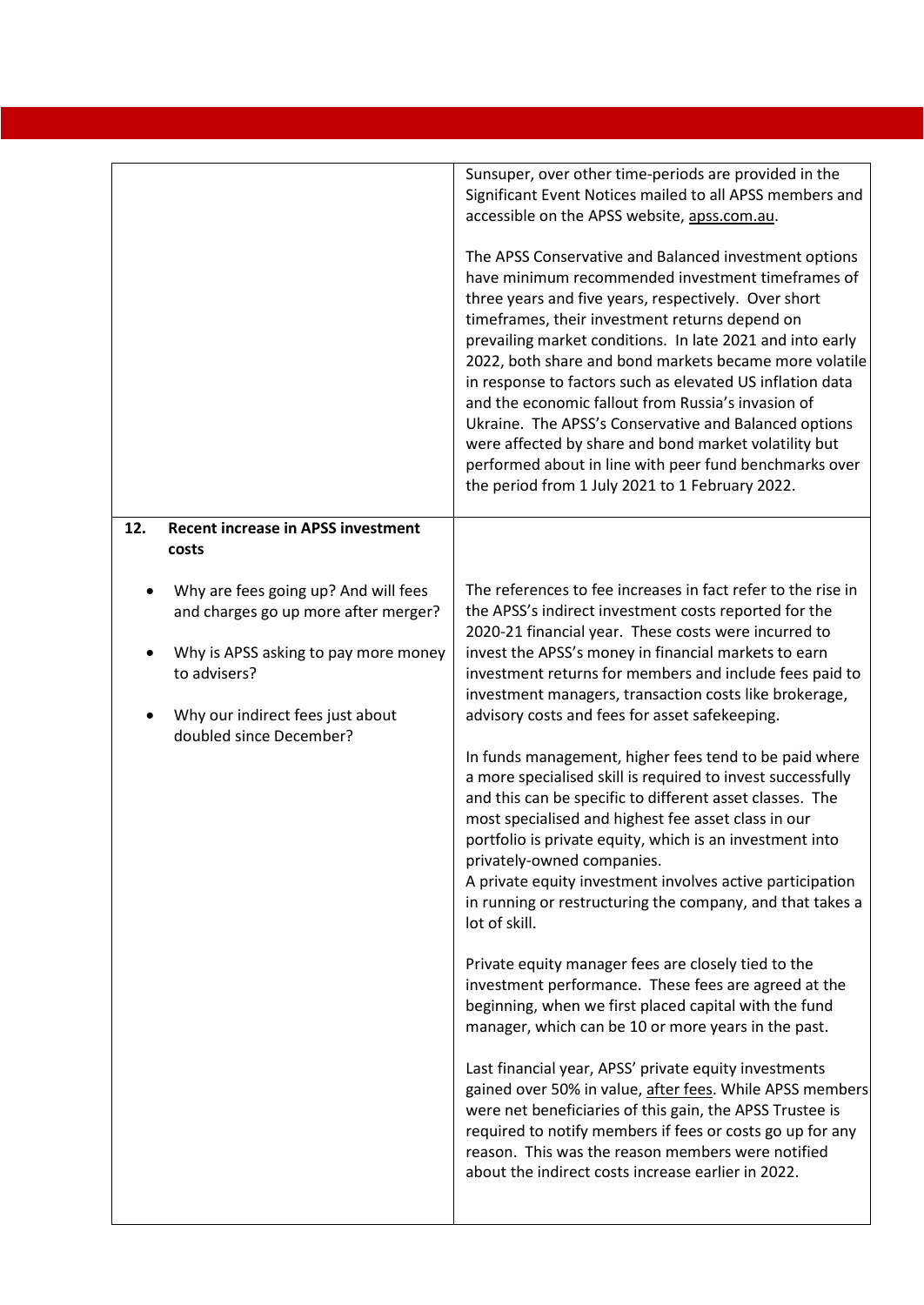|     |                                                                                                                                          | It is expected that investment-related fees and costs will<br>generally go down after the merger. The information<br>issued to members about the merger includes detailed<br>comparisons between costs related to the APSS<br>investment options and Australian Retirement Trust.                                                                                                                                                                                                                                                                                                                                                                                                                                                                                                                                                                                                                                                                                                                                                                                                                                                                                                                                                                                                                                                                                                                                                                                                                                                                           |
|-----|------------------------------------------------------------------------------------------------------------------------------------------|-------------------------------------------------------------------------------------------------------------------------------------------------------------------------------------------------------------------------------------------------------------------------------------------------------------------------------------------------------------------------------------------------------------------------------------------------------------------------------------------------------------------------------------------------------------------------------------------------------------------------------------------------------------------------------------------------------------------------------------------------------------------------------------------------------------------------------------------------------------------------------------------------------------------------------------------------------------------------------------------------------------------------------------------------------------------------------------------------------------------------------------------------------------------------------------------------------------------------------------------------------------------------------------------------------------------------------------------------------------------------------------------------------------------------------------------------------------------------------------------------------------------------------------------------------------|
| 13. | <b>Retirement age and pension payments</b>                                                                                               |                                                                                                                                                                                                                                                                                                                                                                                                                                                                                                                                                                                                                                                                                                                                                                                                                                                                                                                                                                                                                                                                                                                                                                                                                                                                                                                                                                                                                                                                                                                                                             |
|     | At what age can you retire and start<br>receiving payments, and, once retired,<br>can you defer payments for years until<br>you need it? | Members can open an APSS Pension account once they<br>reach preservation age.<br>Preservation age depends on the year of birth. For<br>example, if members were born after 30 June 1964 or<br>later, they can start to receive payments from a pension<br>account once they turn 60 even if they are still employed.<br>The age lowers if members are born before 30 June 1964.<br>Opening a pension account doesn't require a member to<br>fully retire - it can be opened once a member reaches<br>Preservation Age even if still working, which is called a<br>'transition to retirement' pension.<br>Once a pension account is opened, a member is required<br>to receive a minimum amount, by law, each year and that<br>amount will depend on the age of the member. For the<br>current financial year, the minimum requirement is to<br>withdraw 2% of a pension account balance each year if<br>you are under age 65 at 1 July in that financial year.<br>And over age 65, there are different minimums you must<br>withdraw from your account depending on how old you<br>are at 1 July each year. Once a pension account is<br>opened, the income you draw from that pension account<br>can't be fully deferred, as you must withdraw the<br>minimums each year.<br>But a member can defer the commencement of a pension<br>until it suits.<br>If you require further assistance, you may wish to seek the<br>advice of a professional financial adviser. Once the merger<br>occurs, you can call Australian Retirement Trust at 1800<br>652 643. |
|     |                                                                                                                                          |                                                                                                                                                                                                                                                                                                                                                                                                                                                                                                                                                                                                                                                                                                                                                                                                                                                                                                                                                                                                                                                                                                                                                                                                                                                                                                                                                                                                                                                                                                                                                             |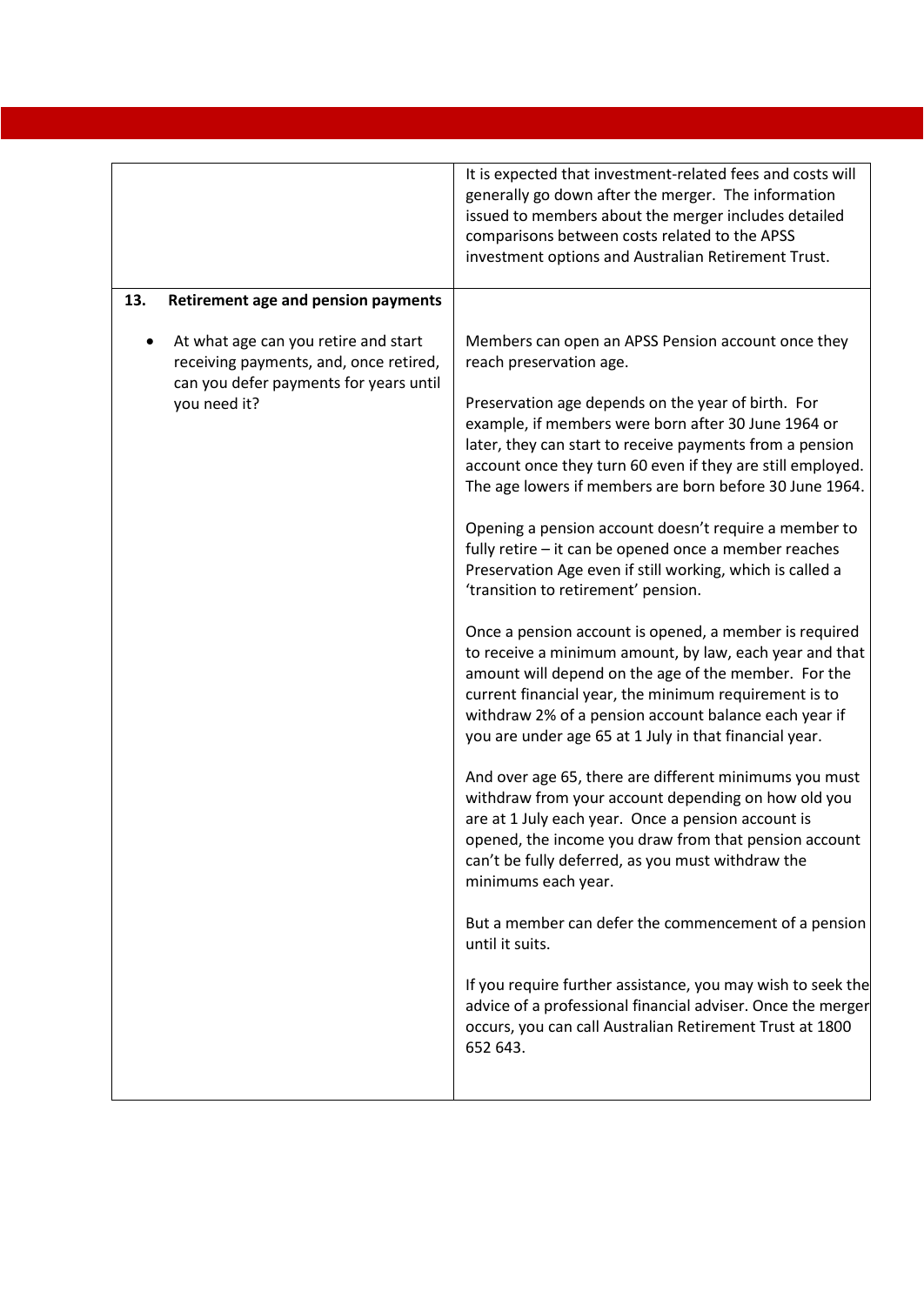| 14. | Pension account terms after the merger                                                                                                                                                                                            |                                                                                                                                                                                                                                                                                                                                             |
|-----|-----------------------------------------------------------------------------------------------------------------------------------------------------------------------------------------------------------------------------------|---------------------------------------------------------------------------------------------------------------------------------------------------------------------------------------------------------------------------------------------------------------------------------------------------------------------------------------------|
|     | Will pension terms be the same as<br>Sunsuper's under the proposed merger,<br>or replicate APSS's?"                                                                                                                               | The pension terms will be those of Australian Retirement<br>Trust's pension product (called an Income Account),<br>which are very similar to the APSS's Pension.                                                                                                                                                                            |
|     |                                                                                                                                                                                                                                   | Members will have more investment options to choose<br>from in Australian Retirement Trust (up to 19), but if<br>members currently have an APSS pension account, or a<br>member savings balance of any kind in the APSS, it will<br>transfer automatically to the nearest equivalent<br>Australian Retirement Trust investment option.      |
|     |                                                                                                                                                                                                                                   | There is also the added flexibility of receiving income<br>payments twice per year in the Australian Retirement<br>Trust's income account, which is not currently available in<br>the APSS.                                                                                                                                                 |
| 15. | <b>Investment Switching</b>                                                                                                                                                                                                       |                                                                                                                                                                                                                                                                                                                                             |
|     | Due to volatile markets why has APSS<br>got a set date for investment change<br>over that could be up to four weeks.<br>QSuper had a change-over in five days?*                                                                   | Currently APSS members can switch investment choices<br>on a fortnightly basis. There will be a limited service<br>period from 22 April 2022 until mid-May 2022, while the<br>APSS merges into Australian Retirement Trust. After that,<br>members will have the option to switch investment<br>options on a daily basis if they so choose. |
|     |                                                                                                                                                                                                                                   | The merger between Sunsuper and QSuper to form<br>Australian Retirement Trust was different to the APSS's<br>merger because Sunsuper and QSuper did not combine<br>their investment options and administration systems<br>immediately at the date of their merger.                                                                          |
| 16. | <b>Nomination of APSS Directors</b>                                                                                                                                                                                               |                                                                                                                                                                                                                                                                                                                                             |
|     | Why are APSS members who are no<br>longer AP [Australia Post] employees not<br>given a chance to nominate directors in<br>the same way AP and unions?<br>Particularly given how fees were<br>transferred from AP to individuals.* | The APSS Trustee has equal employer and employee<br>representation as required by law, and also has an<br>independent director, who acts as the Chairman. All<br>directors are required to manage the APSS to serve the<br>best financial interests of all APSS members, regardless of<br>the body that nominates them.                     |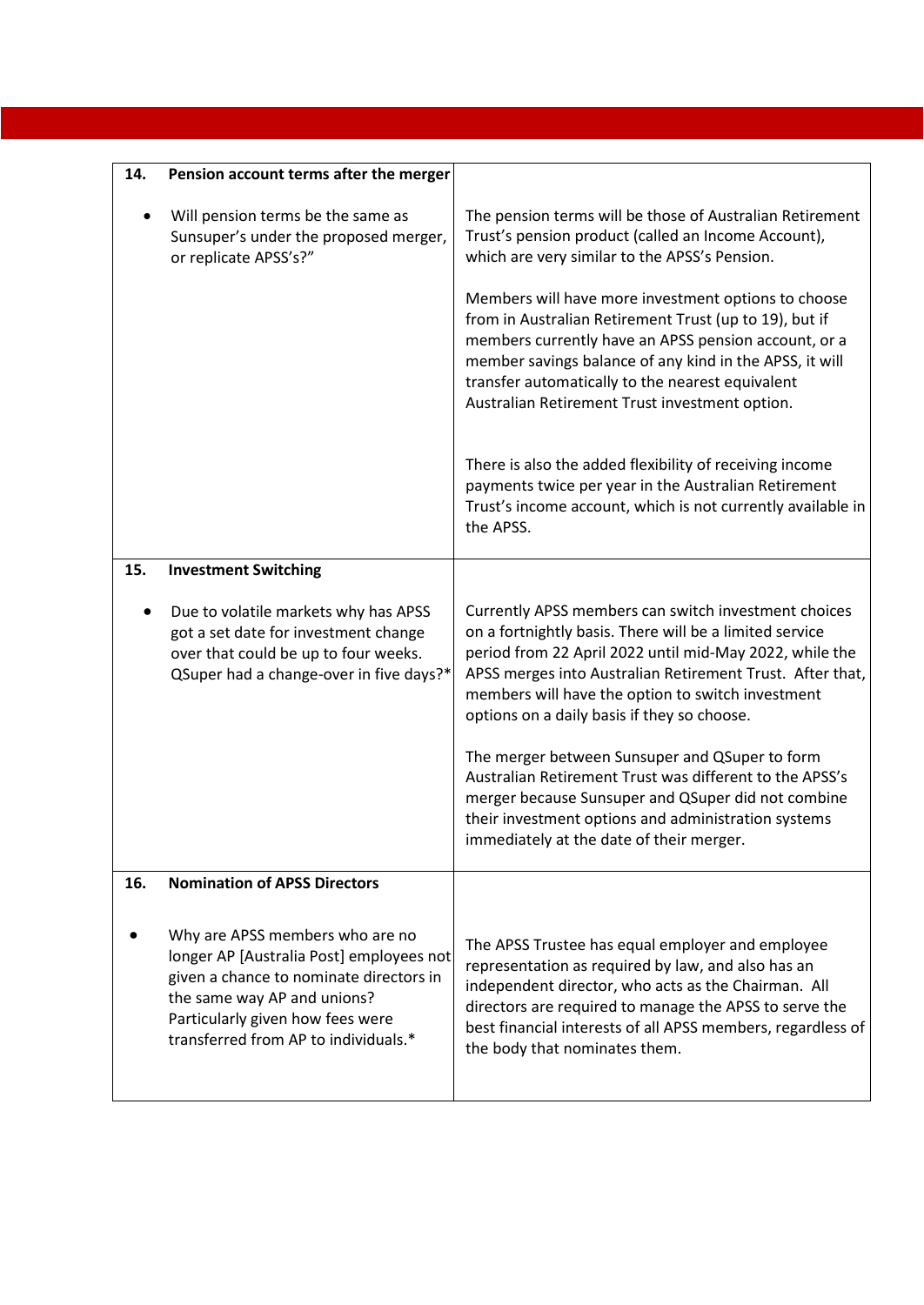| 17. | <b>New APSS members</b>                                                                                                                                 |                                                                                                                                                                                                                                                                                                                                                                                                                                                                                                                       |
|-----|---------------------------------------------------------------------------------------------------------------------------------------------------------|-----------------------------------------------------------------------------------------------------------------------------------------------------------------------------------------------------------------------------------------------------------------------------------------------------------------------------------------------------------------------------------------------------------------------------------------------------------------------------------------------------------------------|
|     | Why is the APSS not joining new<br>members?*                                                                                                            | In 2012, Australia Post informed the APSS Trustee that it<br>will no longer be offering APSS defined benefit super to its<br>new employees. Therefore, from this date, the APSS<br>Trustee could no longer accept new employee members<br>in the APSS.<br>Instead of electing to admit new members from the wider                                                                                                                                                                                                     |
|     |                                                                                                                                                         | community, which would have required the APSS to<br>convert to a public offer fund, it was found to be more<br>advantageous to merge with an established and large<br>fund, Australian Retirement Trust, with its membership of<br>over 2 million.                                                                                                                                                                                                                                                                    |
| 18. | <b>Consideration of former APSS</b><br>employees in the merger decision                                                                                 |                                                                                                                                                                                                                                                                                                                                                                                                                                                                                                                       |
|     | I would like to see more consideration<br>given to former employees many who<br>worked for Post for over a decade, we<br>are simply being transferred.* | The decision made by the APSS Trustee to merge with<br>Australian Retirement Trust was required to be made in<br>full consideration of best interests for all APSS members,<br>including former employees who are APSS Rollover or<br>Pension members. The law requires that a merger can<br>only go ahead if the trustees of both the transferring fund<br>(i.e. APSS) and the receiving fund (i.e. Australian<br>Retirement Trust) are:                                                                             |
|     |                                                                                                                                                         | satisfied that the transferring member's rights to<br>benefits upon transfer are on an overall basis at<br>least equivalent to those offered in the current<br>fund (in this case, APSS) in respect of the benefits;<br>and<br>of the opinion that the transfer will be in the best<br>financial interests of members of both funds when<br>considered as a whole.                                                                                                                                                    |
|     |                                                                                                                                                         | Former Australia Post employees in the APSS will gain<br>access to a wider range of choices, services and support in<br>Australian Retirement Trust, with greater flexibility in the<br>way you can transact. Administration fees are<br>comparable but set to be reduced in Australian<br>Retirement Trust from 1 July 2022, whereas the APSS<br>would have needed to raise its administration fees on<br>Rollover, Pension and Spouse accounts to cover costs if it<br>continued to operate alone in the long-term. |
| 19. | <b>Bitcoin investments</b>                                                                                                                              |                                                                                                                                                                                                                                                                                                                                                                                                                                                                                                                       |
|     | Does APSS invest in Bitcoin assets?*                                                                                                                    | No, the APSS has no investments in Bitcoin assets.                                                                                                                                                                                                                                                                                                                                                                                                                                                                    |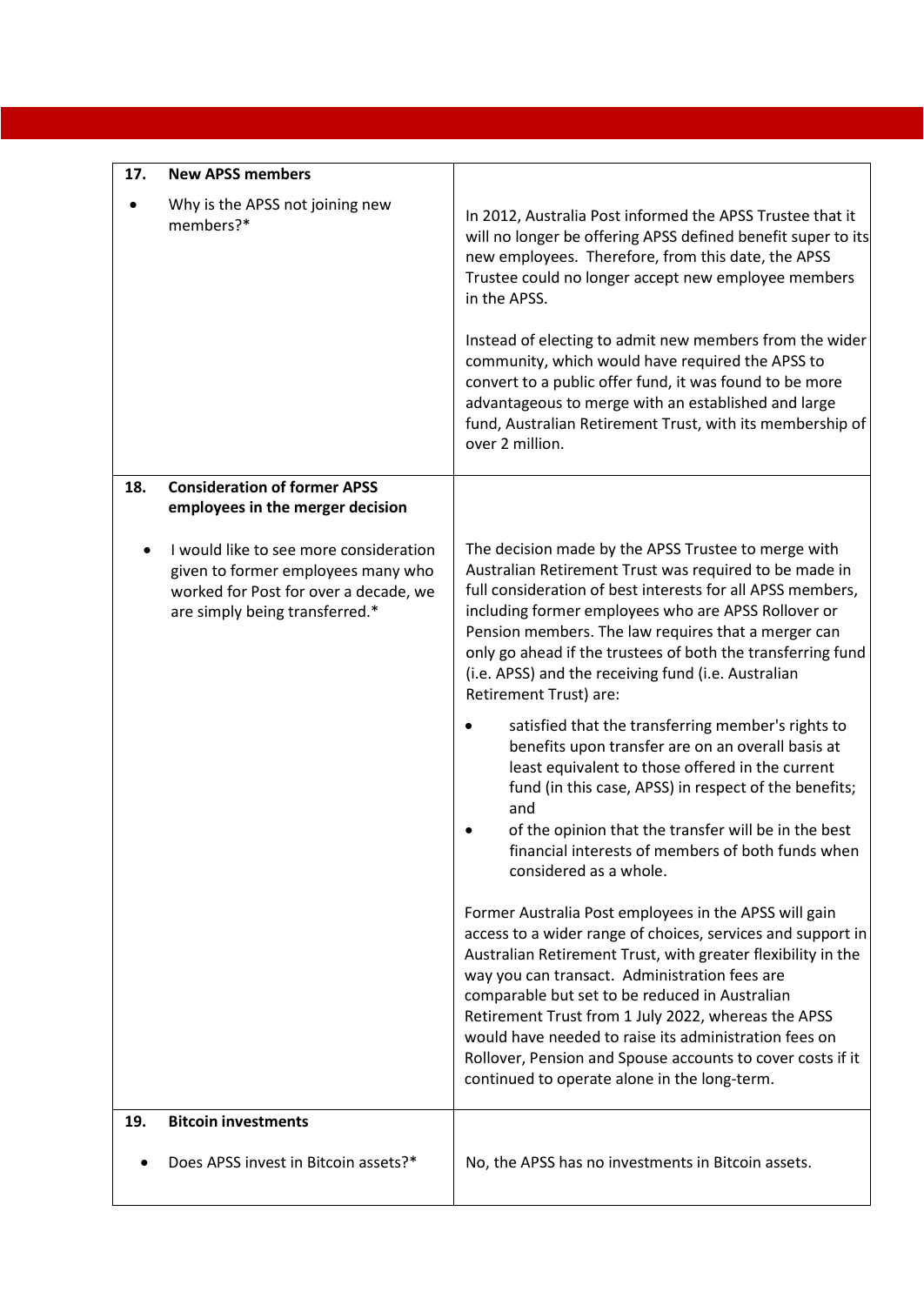#### **20. Member Investment Choice, switching investment options**

- Do members elect how their funds are invested before the merger?\*
- What are the investment options and the retirement funds withdraw options after your retirement?\*
- I am currently in a cash investment, whilst Ukraine situation is occurring. Can I change as easily when I choose to switch back to a balanced option and will it be delayed by the switch to ART.\*

Members can elect how their member savings in the APSS are invested between our four investment options: High Growth, Balanced, Conservative and Cash, or any combination of the four. Members do not make an investment election about their defined benefits because they are determined by a formula based on employment service and salary, not investment returns. Investment choice can be exercised before the merger, up to the commencement of a limited service period from 22 April 2022 through to mid-May 2022. This is required to ensure the uninterrupted, secure transfer of members' account records to Australian Retirement Trust. APSS member savings balances will be automatically transferred to the Australian Retirement Trust investment option that is equivalent to your existing APSS investment option. After the limited service period, you will be able to select from any of the other Australian Retirement Trust investment options, if you wish.

The member guide issued to you in early March 2022 (also available for download at apss.com.au) has the full details of how investment options compare between the APSS and Australian Retirement Trust. These member booklets also outline, in detail, the options available to you if you retire, or otherwise cease employment, after the transition to Australian Retirement Trust. You can also visit australianretirementtrust.com.au for further information about their retirement income products.

You won't be able to switch investment options during the limited service period. Whilst the war in Ukraine has affected financial markets recently, there are always likely to be economic or geopolitical events at any given time and we continue to encourage members to make investment choices according to their investment timeframes because markets are very unpredictable in the way that they move in response to these events in the short-term. If you do not believe that you are in the best investment option for the long-term, you will be able to switch into another APSS option up until 22 April 2022 or into another Australian Retirement Trust option after mid-May 2022 when the limited service period ends.